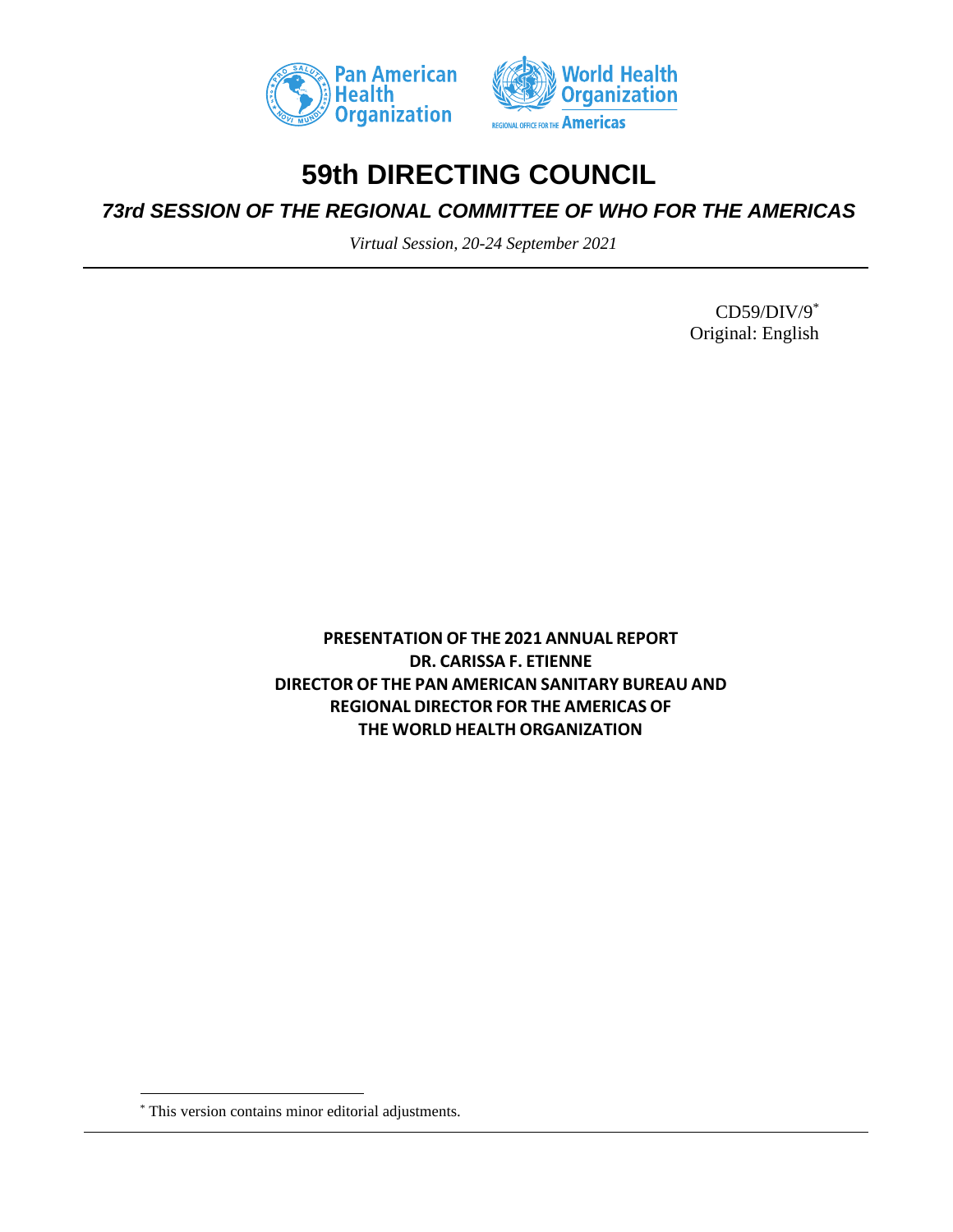## **PRESENTATION OF THE 2021 ANNUAL REPORT DR. CARISSA F. ETIENNE DIRECTOR OF THE PAN AMERICAN SANITARY BUREAU AND REGIONAL DIRECTOR FOR THE AMERICAS OF THE WORLD HEALTH ORGANIZATION**

## **20 September 2021**

## **59th Directing Council of PAHO 73rd Session of the WHO Regional Committee for the America**

President of the 59th Directing Council of the Pan American Health Organization, Honorable Dr. Christopher Tufton, Minister of Health and Wellness of Jamaica Other Distinguished Members of the Head Table Honorable Ministers and Secretaries of Health of Member States of the Pan American Health Organization Distinguished Member State Delegates Eminent Members of the Diplomatic Corps Representatives of Nongovernmental Organizations in Formal Relations with the Pan American Health Organization Representatives of the United Nations and Other Specialized Agencies Fellow PAHO and WHO Colleagues, Honored Guests Esteemed Ladies and Gentlemen

Once again, a very good morning to you all.

It is my distinct pleasure to present to you the 2021 Annual Report of the Director of the Pan American Sanitary Bureau, which covers the period 1 July 2020 through 30 June 2021. The theme of this report—*Working through the COVID-19 Pandemic*—was chosen to reflect the difficult times and unprecedented challenges through which we navigated to deliver our technical cooperation during these last twelve months of the continuing global COVID-19 pandemic. I am happy to report that despite the immense hardships and complications, the Organization's work continued undiminished, striving, as always, to fulfill PAHO's values of equity, excellence, solidarity, respect, and integrity, within the overarching framework of Pan Americanism.

However, our satisfaction is tempered by the catastrophic health, social, and economic impacts of the COVID-19 pandemic and its causative agent, SARS-CoV-2, which has put at risk many of the gains made by the countries of this Region of the Americas. Indeed, too many lives have been lost and continue to be lost.

As of 30 June 2021, almost 72.5 million cases of COVID-19 had been recorded in the Region of the Americas, representing roughly 40 percent of the total cases reported globally, with almost 2 million deaths, approximating 48 percent of the total deaths, worldwide.

Of those persons who have survived COVID-19, many are suffering from 'long COVID', the full spectrum of which is still unfolding. Despite our best intentions and efforts, access to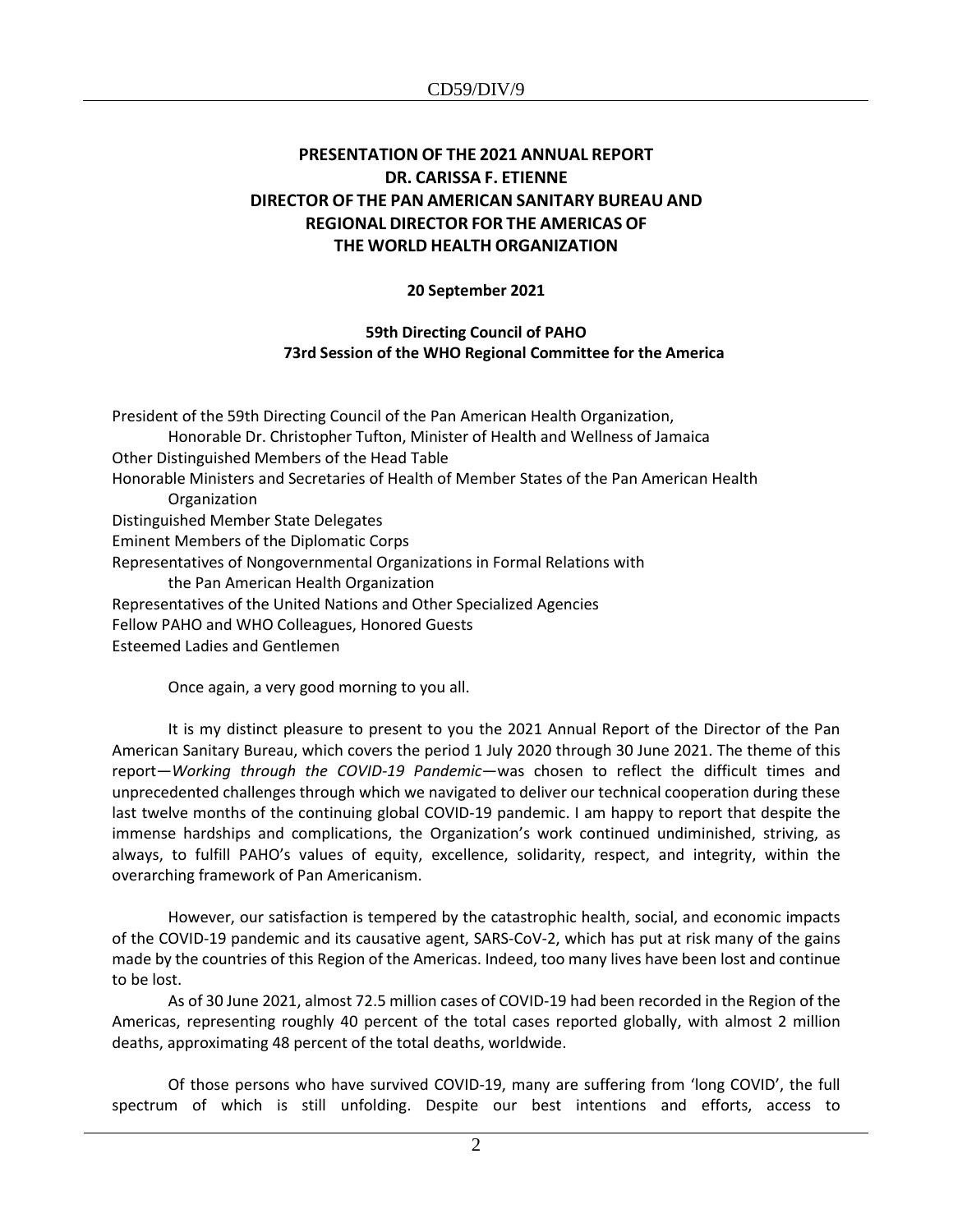COVID-19 vaccines remains inequitable and the uptake of the vaccine—even when available—has been suboptimal in many areas and among certain population groups due to vaccine hesitancy as well as widespread misinformation, pervasive myths, and disinformation.

This, coupled with weaknesses in surveillance for conditions such as acute flaccid paralysis, which aims to detect polio; overly stretched health services such as at hospitals and intensive care; gaps in health coverage for populations such as pregnant women; and reduced public health services such as routine immunization of children and screening of persons with NCDs, are causing many—including myself—to worry. There is a probable threat of reemergence of vaccine-preventable diseases, which had been previously eliminated in our Region.

The social consequences of the pandemic have been significant. Feelings of isolation, loneliness, frustration, and even anger are common. There have been increased reports of mental health problems including among youth—and conflicts, including domestic violence.

The path to recovery from the devastating economic consequences of this pandemic will be long, especially so for low- and middle-income countries. We have witnessed extensive job losses and layoffs as businesses closed, and persons struggled to pay their bills and support themselves and their families, and governments had to dig deeply into the public purse or acquire substantial loans to cover the costs of their pandemic responses.

Many inequities were unmasked as health systems and social safety nets strained to cope; and even while we applauded our front-line workers, we often fell short of adjusting systems to better protect them now, and into the future, and to adequately remunerate them.

I must also express my personal disappointment at the fragmentation and inequity as countries sought to access vaccines in the quickest possible time.

While some of the Region's better-resourced countries successfully procured and pre-positioned vaccines for their populations, the sharing of excess and unused doses has been less than optimal, especially in the face of rising deaths and severe illness in low-resourced countries and despite the clear evidence that no one is safe until all are safe.

Notwithstanding these disheartening developments, I would like to reassure you that  $$ consistent with its 120-year history of adaptation and self-reinvention to remain relevant—PAHO has refused to be deterred. Both PAHO Member States and the Secretariat have demonstrated a boundless capacity for resilience in the face of such obstacles and time and time again have sought to find opportunity amidst despair.

In that vein, the Bureau adapted to the restrictions imposed by the pandemic and the associated responses, and continued its technical cooperation with Member States, focusing on preparedness and response to the pandemic and other emergencies, while simultaneously addressing other priority areas.

The Annual Report of the Director of PAHO summarizes our achievements, innovations, the challenges encountered, and the lessons learned as we look towards the future, confident in the ability of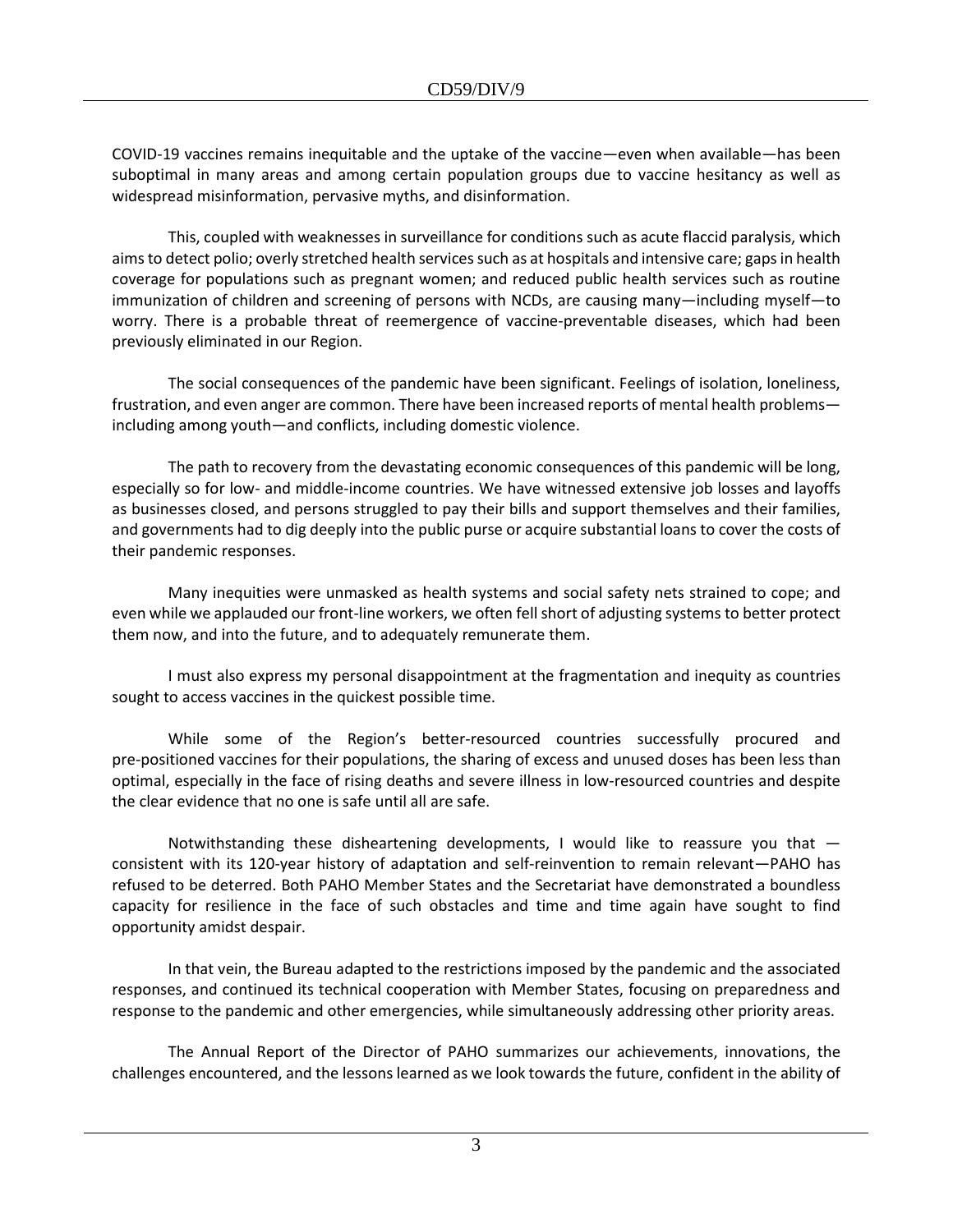both the Member States and the Secretariat to collaborate and work together for the health and well-being of our peoples and towards sustainable development of the Region.

This report is a comprehensive one, diligently documenting for posterity the work of the organization during this extraordinary time. I would respectfully recommend it for your reading. However, in view of the virtual context of this meeting, I will only provide brief remarks, indicating some of the highs and lows, as well as the new imperatives for technical cooperation—based on your guidance and cooperation—to continue our forward march, in collaboration with all of our valued partners.

In *confronting the COVID-19 pandemic*, we focused on the ten pillars of the PAHO COVID-19 response strategy, which is closely aligned with the WHO COVID-19 strategic preparedness and response plan. Actions within the framework of these pillars, which covered areas ranging from planning and financing to risk communication, laboratories and diagnostics, international travel and transport, strengthening of essential health services and systems, and vaccination, were all coordinated by the Bureau's Incident Management Support Teams across all organizational levels and programs.

In *reorienting health systems to the pandemic response*, emphasis was placed on promoting the essential public health functions, strengthening of primary health care, advocating for pro-equity policies, and regaining momentum towards our goal of universal access to health and universal health coverage.

The critical importance of efficient, effective action at the first level of care became more evident, to enable health promotion and management of persons with mild COVID-19 in that setting, with referral of more severely ill persons to higher levels of care.

We continued *striving for fairer outcomes over the life course*, taking cognizance of the increased vulnerabilities of women, mothers, children, adolescents, and older persons during the pandemic, and sounding the alarm on the particular impact of COVID-19 on pregnant women. Even as we worked intensely to enable equitable access to COVID-19 vaccines, the Bureau continued to promote and facilitate routine vaccinations in an effort to protect those gains already achieved through elimination and to avert an outbreak of a vaccine-preventable disease such as poliomyelitis.

Under the theme, *Vaccines Bring Us Closer,* the annual Vaccination Week in the Americas was launched virtually with the participation of 45 countries and territories. Our wide-ranging efforts focused not only on the continuity of routine vaccinations, but also on counteracting the pervasive misinformation and disinformation surrounding vaccines in general and the COVID-19 vaccines, in particular.

The Bureau continued its technical cooperation in a*dvancing the reduction and elimination of communicable diseases and environmental threats*. We worked to strengthen national responses to HIV and other sexually transmitted infections, as well as to malaria, tuberculosis, and neglected infectious diseases, to maintain coverage and to reduce the risk of co-infection with COVID-19. We also enhanced countries' capacities to detect and prevent antimicrobial resistance.

As a complement to those efforts, we advanced interventions related to water, sanitation, and hygiene, particularly to control the spread of COVID-19, and integrated environmental surveillance into routine health surveillance systems within the context of the pandemic. The Bureau also worked to ensure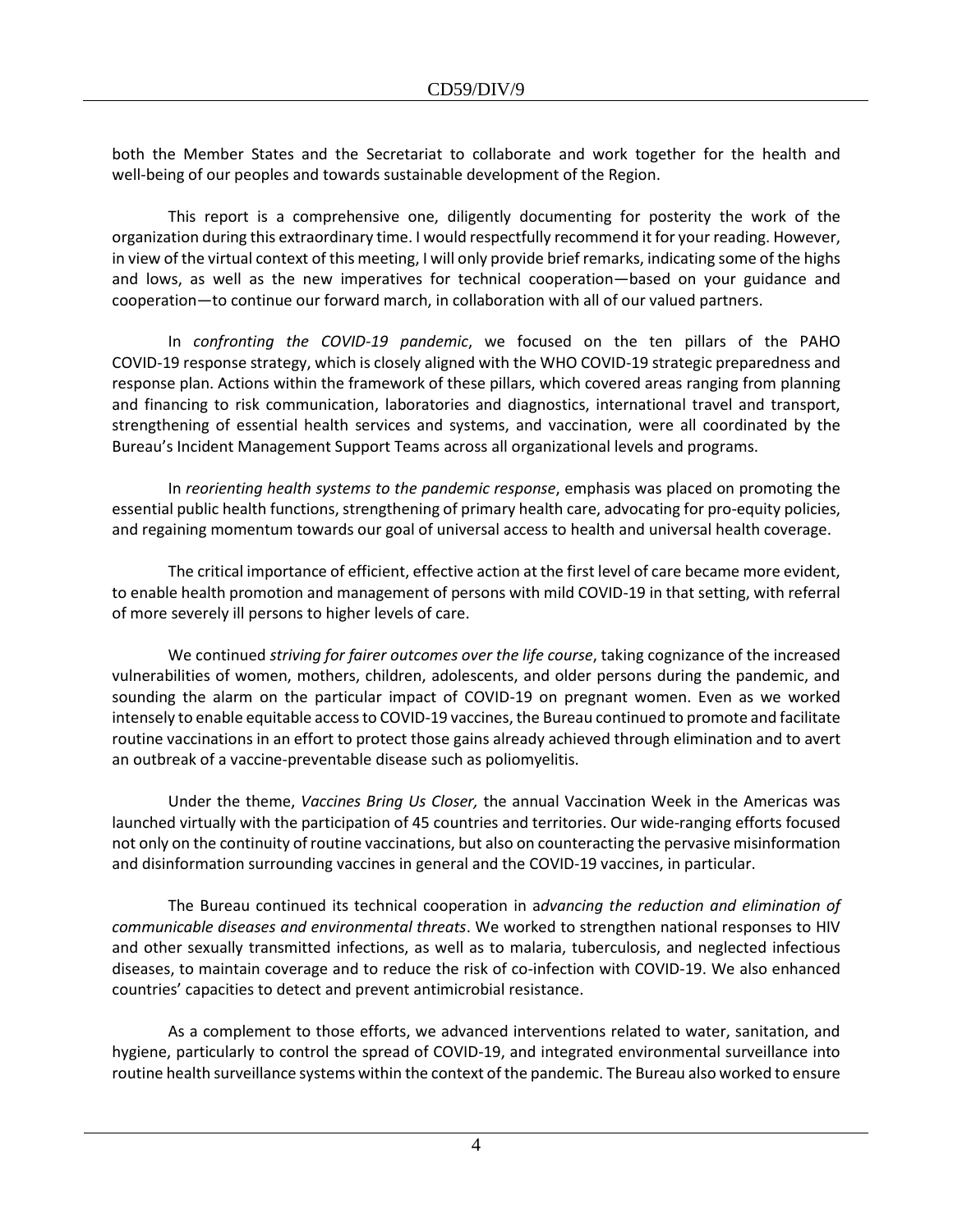food safety and contributed to mitigating the impact of climate change, especially in the vulnerable Small Island Developing States of the Caribbean.

The Bureau expended significant time, effort, and resources in *promoting new perspectives on the prevention and control of noncommunicable diseases (NCDs), including mental, neurological, and substance use disorders*, in the face of overwhelming evidence of worse COVID-19-related outcomes in persons living with these conditions.

We assessed and piloted WHO Emergency NCD Kits, which provide essential medicines and diagnostic supplies in selected countries; expanded the HEARTS program to prevent and manage cardiovascular disease; advanced interventions to address the main NCD risk factors; and focused on improving coordination, service delivery, capacity building, and communication for mental health and psychosocial support.

In light of the ongoing COVID-19-related restrictions, the Bureau continued *building on pandemic-inspired innovations for digital transformation and decision making in health*. In this regard, we advised countries on how to adopt or adapt information technologies to more effectively enable their responses to COVID-19; we monitored social inequalities and facilitated research to advance health equity; we supported countries in translating knowledge into action; we disseminated information widely via active distribution lists, searchable platforms and other modalities; and we implemented knowledge management strategies.

Lessons learned from the Bureau's information systems for health initiative and our publications in the Pan American Journal of Public Health played important roles in these efforts, as did IRIS, the Bureau's digital library.

In fulfilment of PAHO's values, the Bureau's efforts in *enhancing equity- and human rights-based approaches* did not falter. We accelerated work to develop health equity indicators and made recommendations for reducing inequities; we assessed the implementation of the PAHO Gender Policy and conducted analyses to document gender-related differentials in the impact of the COVID-19 pandemic.

We also ensured the meaningful participation of indigenous peoples and Afro-descendant populations in discussions of their needs and rights, particularly within the context of the pandemic; and provided guidance on addressing the health of migrants in the current situation.

PAHO is a learning organization with a long-standing culture of continuous quality improvement. The Bureau's institutional strengthening interventions supported the enhanced performance of the enabling functions for technical cooperation and for rapid, quality responses to the evolving pandemic. We created organizational development interventions to guide institutional improvements; we took actionsto protect our greatest asset—which is our human resources; adjusted our planning and budgeting to manage the evolving situation, constantly ensuring prudent management of our limited finances; established new partnerships and alliances, while strengthening traditional ones; we mobilized resources for the pandemic response; enabled uninterrupted functioning of our Governing Bodies; enhanced our information technology and communications, while paying close attention to cybersecurity; we improved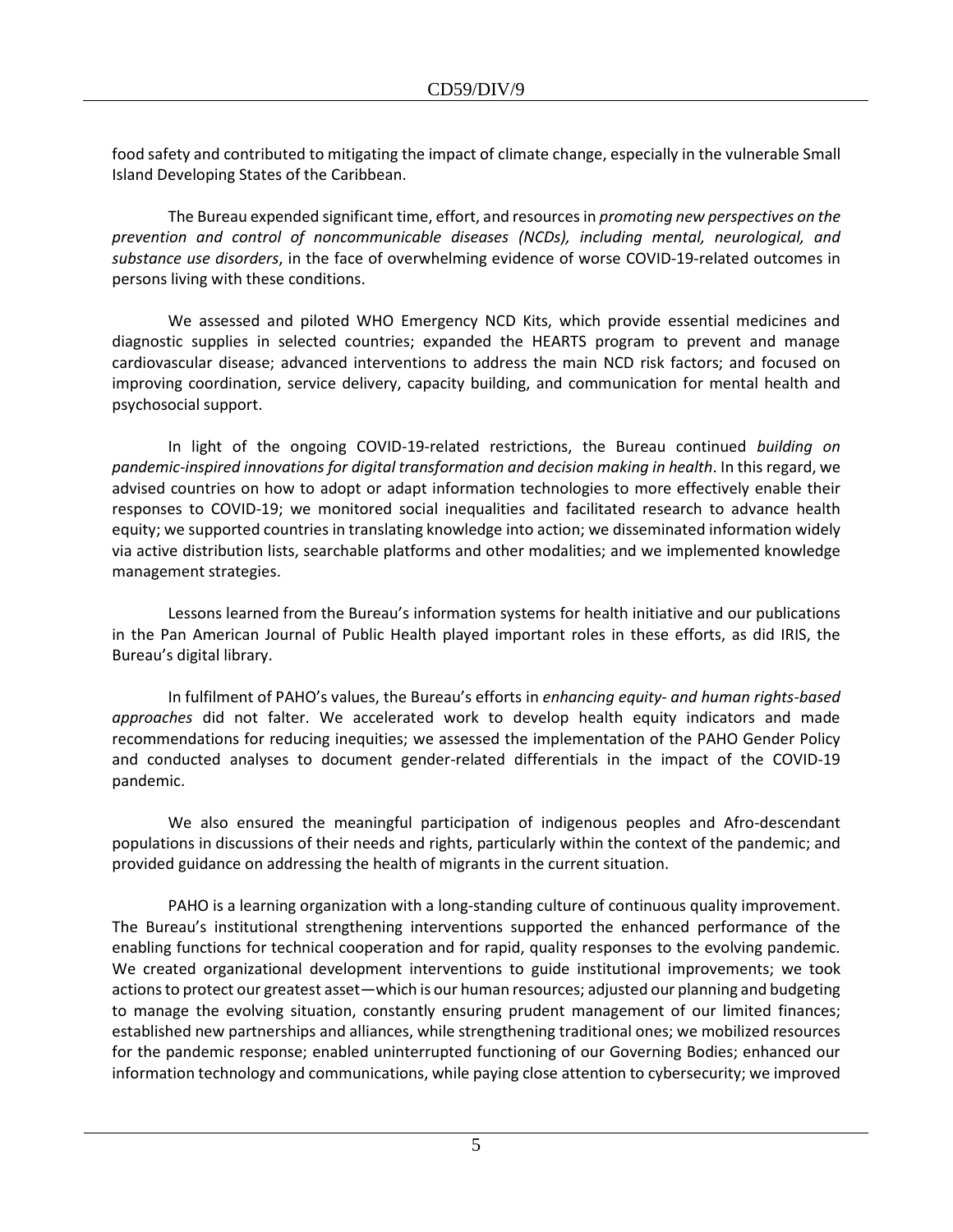our infrastructure where needed and as appropriate; and ensured ethical and transparent operations within PAHO's Constitution, which is determined by our legal framework.

Amidst all of these efforts, the Bureau never lost sight of its *raison d'etre*, maintaining its country focus and ensuring that technical cooperation, whether undertaken at regional, subregional, or country level, benefited the health of the peoples of the Region. We ensured that the work on the pandemic did not eclipse our responsibilities to advance our commitments to the priority outcomes in the Biennial Program Budget, the Sustainable Health Agenda for the Americas (SHAA) and other mandates, necessary for sustainable national development.

Of course, we have faced many *challenges*, among them the apparent misunderstanding, by many, of who we are and what we do; constrained finances; gaps in national resources for effective performance of the essential public health functions, including human resources for health and health data disaggregated by equity stratifiers; and, not least, the infodemic, characterized by misinformation and disinformation spread particularly on social media.

We have also taken note of the several *lessons learned*, including the need for improvements in communications that target a multiplicity of different audiences; the importance of strengthening integration of the Organization's cross-cutting themes of gender, ethnicity, equity, and human rights into all aspects of its work; the critical nature of resilient health systems based on the primary health care approach, and utilizing integrated health service delivery networks to advance universal health; the value of networks that encompass all levels of the Bureau, partner organizations, and countries; also the need for acceleration and equitable expansion of the use of virtual platforms and tools; importantly, the need for digital transformation of the health sector using innovative technologies, the imperative need for building regional self-sufficiency in access to health technology including medicines and vaccines, and the crucial importance of inter-programmatic, intersectoral, people-centered collaboration.

Let me state that we have been, and are still being, tested by the pandemic and its far-reaching consequences. Today we are witnessing greater numbers of cases in the Region as compared to the same time last year. We are observing new surges and repeated waves of infections in countries in which restrictions and other public health measures have been relaxed and borders opened. The continued emergence of variants of concern, some with increased transmissibility and the potential for increasing severity of disease or reducing or even negating the efficacy of available vaccines, is indeed frightening.

We must continue to promote vaccination, increase accessibility to vaccines—especially in resource constrained settings and for persons in conditions of vulnerability—and observe the recommended public health measures. The emergence and spread of SARS-CoV-2 variants has placed us all at risk, and—I want to repeat again—until everyone is safe, no one is safe. If nothing else, this pandemic has taught us that we are, indeed, "our brother's keeper".

As we embrace this age of digital interdependence, and considering the urgent need to access critical data and strategic information at the right time, place, and format, we are pleased to announce the launch of two major platforms: Health in the Americas, our well-known flagship publication that today brings us a key analysis, supported by dynamic dashboards on Potentially avoidable premature mortality in our region, and also the Core Indicators platform, a renewed virtual space that will be key for supporting informed policies and decision-making processes, that contains datasets with over 270+ key health and